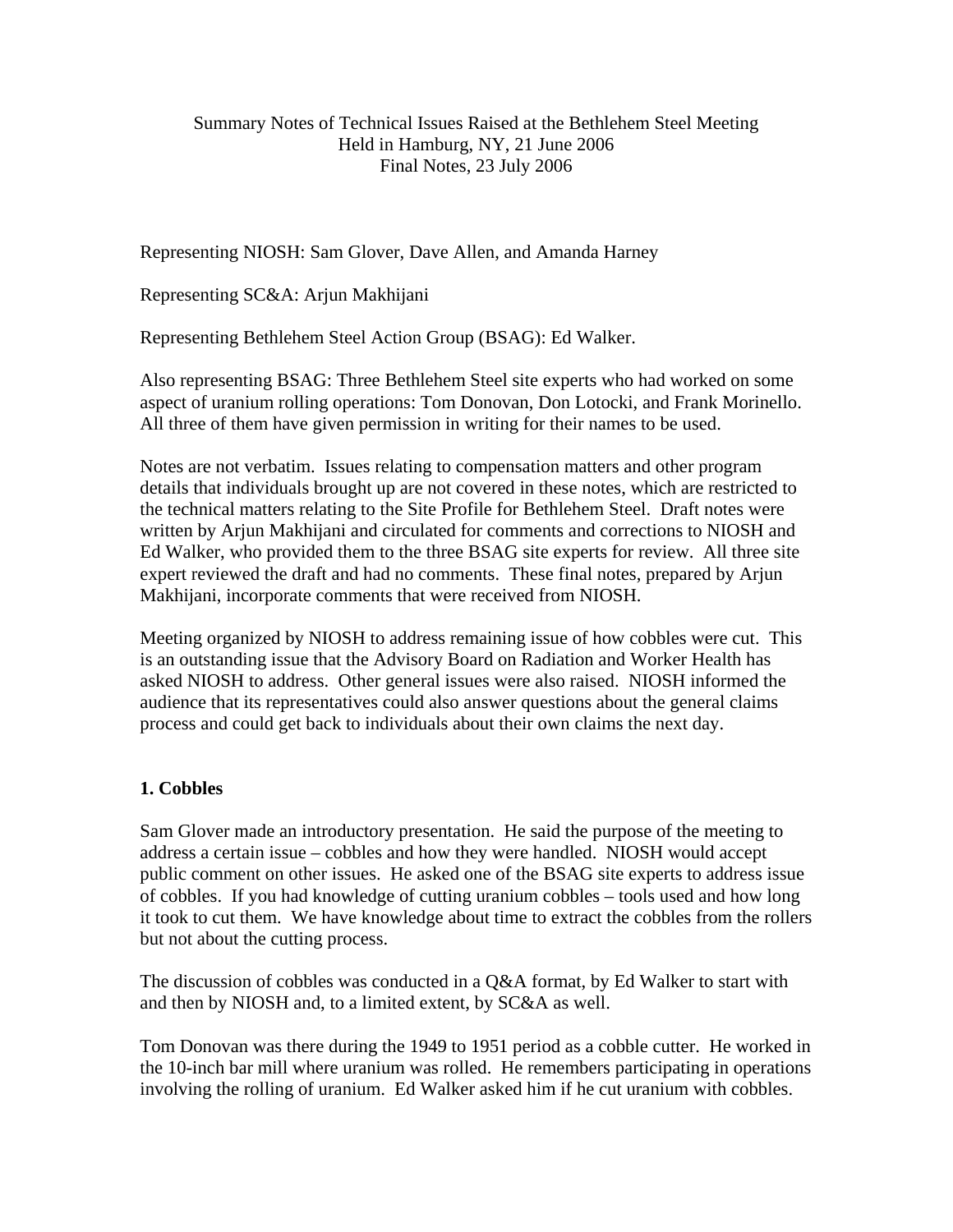He said he did. He remembers cutting the uranium with a torch. He did not remember the length of the material.

NIOSH asked him how long it took typically to cut cobbles. But he did not remember and could not estimate the time except to say that it depended on how messed up it was. When asked to make a ball park estimate, whether it could be five minutes to an hour, he said it could take longer than that.

Ed Walker: Did they have to cut it up into small pieces? Did you cut it up into small eight-inch or six-inch pieces?

Tom Donovan: Yes, that's what I was doing.

Mr. Walker pointed out that remembering details clearly more than fifty years later was very difficult and pointed out that one of the people involved in the air sampling, Mr. Breslin, had refused to be interviewed for the record.

Mr. Donovan noted that he found the lunch room "real dirty, black." There was no shower. He took a shower when I got home. He said that a person in a cage who pulled the cobble out of the rolling line and put it down for it to be cut up. He said that, so far as he remembered, when he was cutting a cobble he was the only doing it other than the person in the cage [the crane operator] who pulled the cobbles out of the rolling line.

SC&A: Was that the only job you did or did you get pulled off some other job when there was a cobble?

Tom Donovan: It was the only job I did.

NIOSH asked whether he also cut steel cobbles.

Tom Donovan said that he also cut steel cobbles when steel was being rolled. It was dusty where he worked cutting the cobbles. There was dust anyway, but there was also dust from the cutting. He did not remember the difference in cutting or dust between the steel bars and uranium bars.

Don Lotocki (who worked at the bar mill for 43 years and retired as a foreman): There are different types of cobbles. There were cobbles on the cooling bed. Someone had to go there and cut it up. The cooling bed cobbles occurred when the bars would hit a bad spot on a cooling bed and get twisted up. Another type of cobble was when the bar could not get into the rolls and it would buckle up. He had seen cobbles go 90 feet up in the air. If it was stuck, someone would cut it out of there. Some cobbles damaged the rolls. Then the rolls had to be taken out. If it was bad, it could take 45 minutes or more. Sometimes it was the mill hands who cut the cobble out of the rollers where it might be stuck. There was no way it was cut with anything but an acetylene torch. There were no shears. He pulled cobbles using the crane, which were used to move the cobbles off the roller line or cooling bed to the floor, where it would be cut up.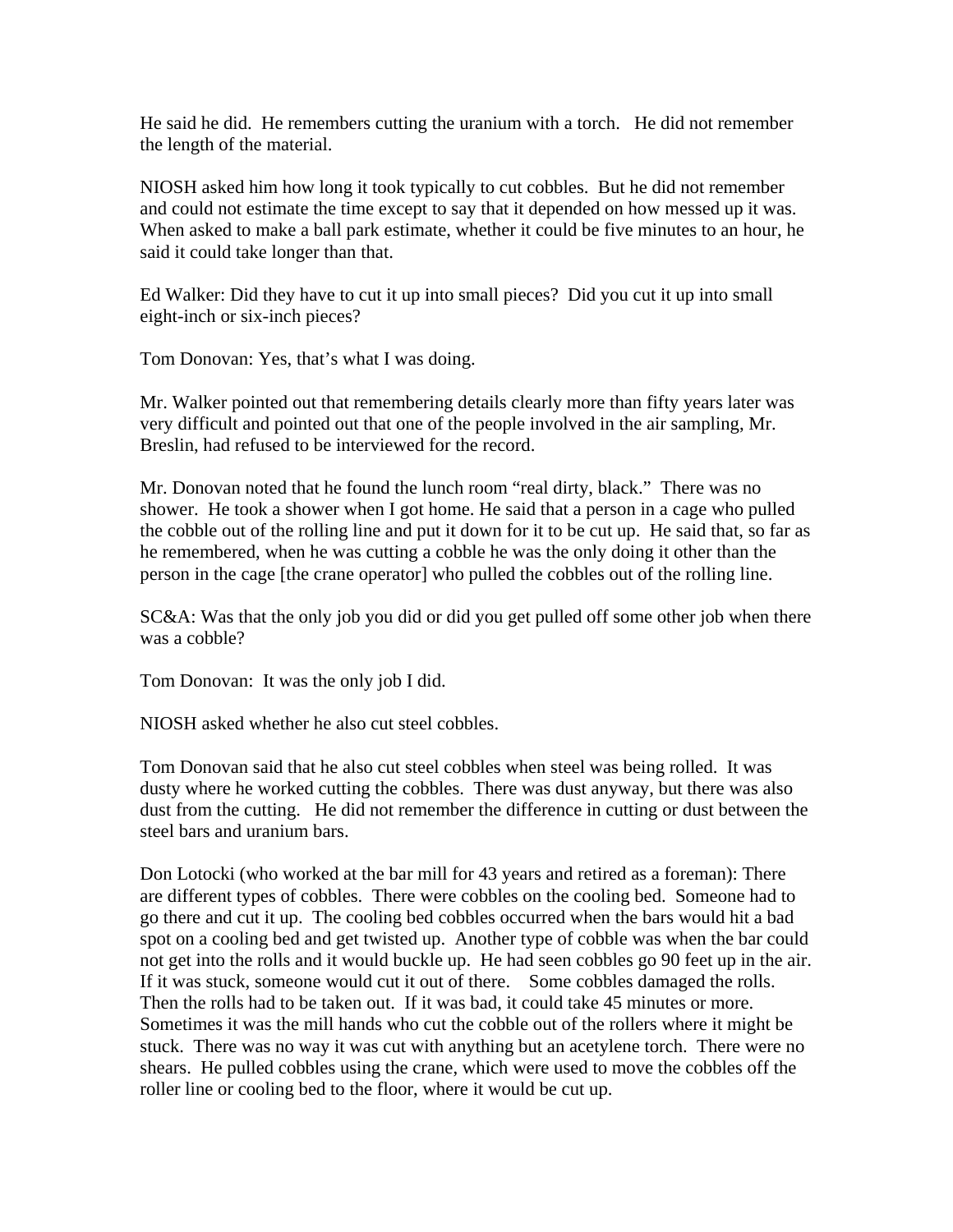NIOSH: Do you recall them rolling uranium?

Don Lotocki: Yes, my mind is sharp. I used to record every bar of uranium and every bar had to have numbers. I used to record all of that. The time per cobble could be five minutes or an hour. It can't be compared to steel. The uranium cutting was different. The cutting threw off a light that was brighter light than steel. Different metals give off different color sparks when they are cut. Actually, in steel you can tell the carbon content from the color of the sparks. I put a grinder on a piece of uranium it was three or four times the brightness of a regular steel spark. I was told by a physicist that there was enough energy in an inch [of uranium bar] to run a car for a year. They never told workers as to the dangers of uranium. I am surprised they did not keep track of it. All that material that went to Oak Ridge – did they not keep records of it? Each bar had a number. They should have a record of every cobble that happened.

NIOSH: We do have that [production] data. We don't have comprehensive records or individual records of monitoring. We also have a list of cobbles but we don't know how long it took to cut it offline. Do you recall how many people were involved?

Don Lotocki: They used to roll in one or two shifts – one shift and some overtime. They cleaned up the dust after they did the rolling. They had big vacuum cleaners.

Frank Morinello worked from 1950 in the labor pool. He did not remember when the uranium was rolled. He worked nights and did not know there was uranium at the plant. His job was to do clean up. He remembered cobbles. He said that they would cut them up into pieces and there would be a pile in a scrap bin. The pieces were put into containers.

### **2. Subbasement under the 10-inch bar mill**

Ed Walker: Did you ever see any one go into the subbasement?

Don Lotocki: It was open under the cooling bed and the dust trickled down into the basement from there into the subbasement.

Ed Walker: Uranium would fall into the basement area.

NIOSH: Would anyone be in the subbasement?

Don Lotocki: It is possible that some clean up men or electricians could be down there. I know people who worked down there.

Frank Morinello: I worked in the subbasement when it needed to be cleaned up. We cleaned up scale down there. We would be shoveling it. We did not use air hoses to my knowledge.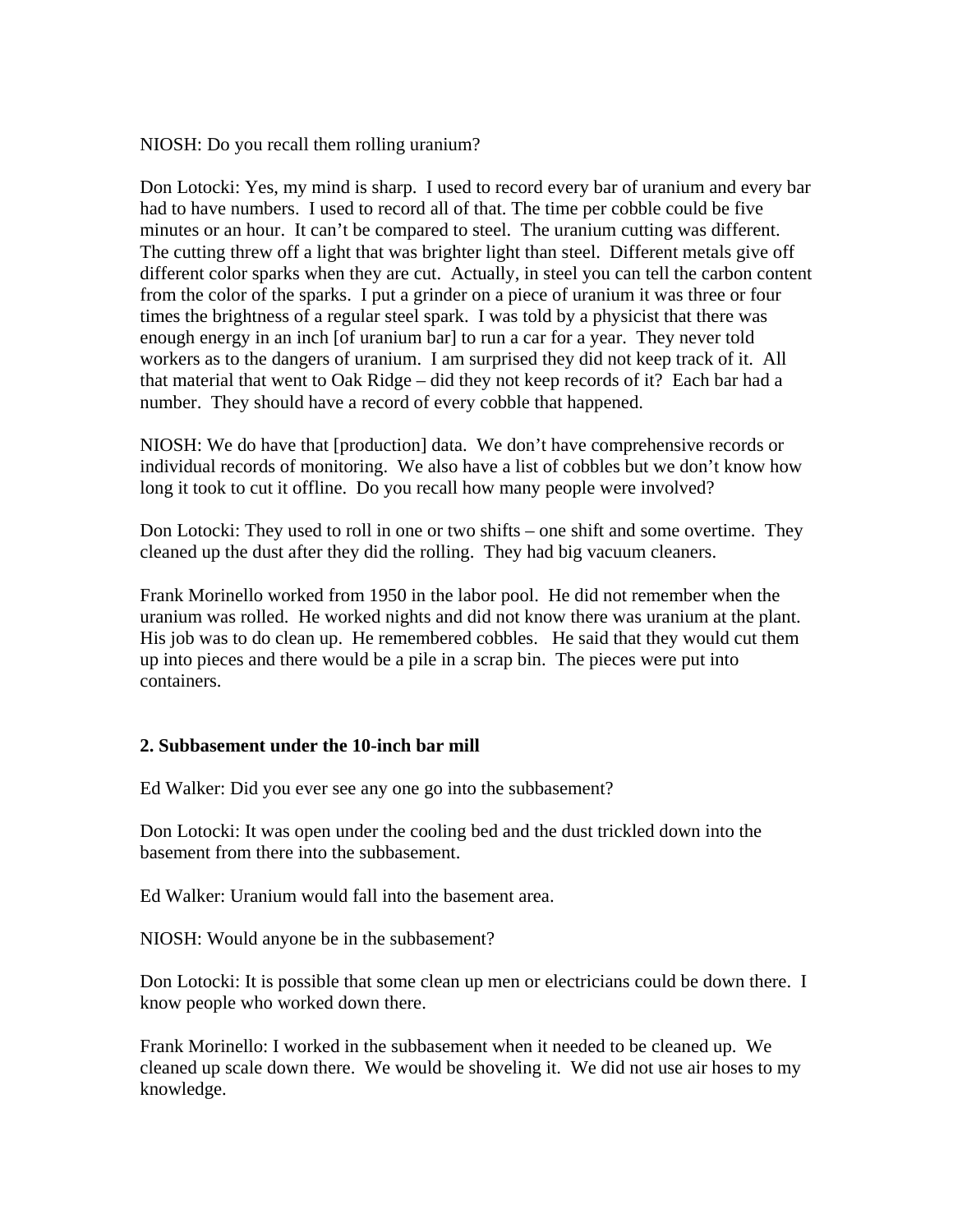NIOSH: Was there normally someone in there in the subbasement?

Frank Morinello: When they rolled the regular steel they had clean up. They worked off to the side. There were no people working regularly under there.

NIOSH: Did you go down there?

Don Lotocki: Yes. There is dust falling down on you, when there was dust. The uranium wasn't as bad as the leaded steel.

Ed Walker: A lot of uranium went into the subbasement – more than steel because uranium is twice as heavy as steel. Uranium dust landing down there on the motors would land and start a fire. I frankly think it might be worse then cutting up cobbles. Because there could have been fires all over. I understand from Don Lotocki that there were occasional fires. But we don't know what happened during the week. I don't understand why we are so concerned just with cutting up one rod. There were no air samples in the subbasement.

# **3. Ventilation**

Don Lotocki: Friction gives off heat. There was friction in the straightener and a lot of scale coming off in the straighteners. It was dusty over there. No exhaust fans or anything. They kept the roof vents closed so OSHA would not see the dust coming out. The straightner was in a different bay, after the finishing end.

# 4. **Other issues**

Mr. Walker also raised a number of other technical issues. He gave a list to NIOSH. The NIOSH response given at the meeting, if one was given, is indicated in italics:

- *1.* Documents, including the Range letter say that there was a blooming mill and rough rolling at Bethlehem Steel. So more buildings may been involved. There must have been experimental work prior to the start of regular rolling. *NIOSH response: We have documentary evidence that rough rolling was done elsewhere and not actually done at Bethlehem Steel. The Range letter is twenty year retrospective memory of one person. NIOSH took it into account by assuming rolling started in 1949 even though other documentation says that the rolling started in 1951.*
- 2. Documents indicate that rolling may have gone on after 1952 because Fernald was delayed.
- 3. Simonds Saw was a small, primitive facility. It was very different from the large state-of-the art Bethlehem Steel 10-inch rolling mill. Simonds had ventilation and Bethlehem Steel did not. They had only two rollers, while Bethlehem Steel had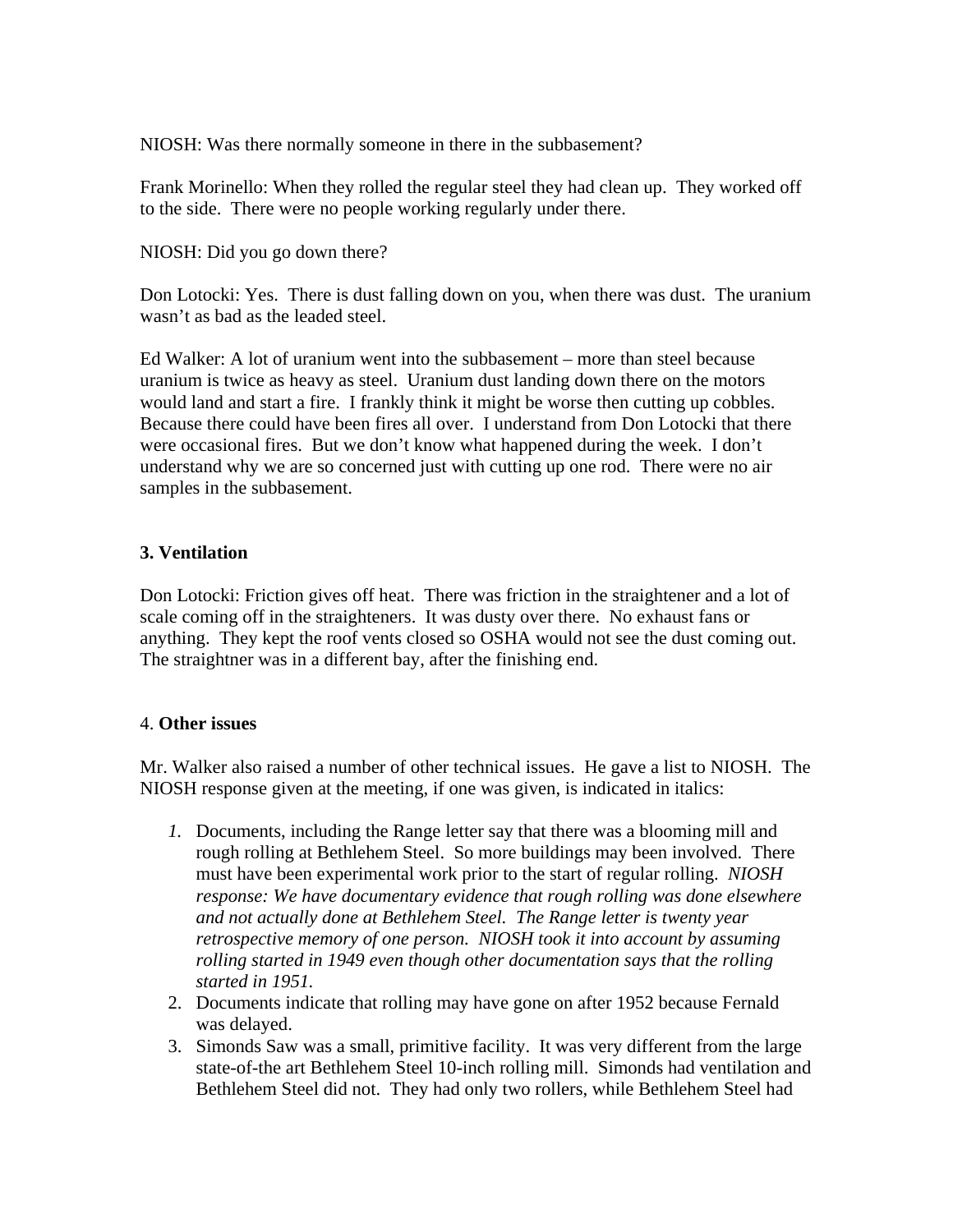six. *NIOSH response: No ventilation or protective clothing was assumed for Bethlehem Steel workers. NIOSH used Simonds data from the time before they had ventilation.* 

- 4. First I was told that the rollers were the most dusty; then it was the shears. *NIOSH response: The rollers were the most dusty in the early period. When the rolling was spilt up into two periods, based on SC&A's analysis, the roller area was not the most dusty during the salt bath period, the later period. The salt bath process proved so successful in reducing dust at the rollers that Fernald did not use ventilation there.*
- 5. People were denied before there was a site profile. NIOSH only met with workers 16 months after the site profile was completed. How could things like that happen? *NIOSH response: We try to complete cases that can be done as rapidly as possible with a model that is close. There is pressure to compensate as rapidly as possible and also to do detailed science. So it is a balancing act. Site profiles are living documents. When there is a change in estimation procedure we review previously denied cases, but only inform the claimants if it appear that there is going to be a change from denial to compensation.*

Mr. Walker also stated SC&A had a wrong diagram in their slide show presented during the December 2004 meeting in Livermore, California. [Note: The error has since been corrected. A diagram showing a schematic of the process and floor plan, provided by Mr. Walker, was published in SC&A's letter report on Bethlehem Steel, dated October 14, 2005.]

Two other technical issues were brought up by others during the discussion:

- 1. There would still be some uranium dust there and people have been exposed for sixty years because of residual contamination. *NIOSH response: The uranium dust gets diluted over the years with steel dust so that after some time primarily steel dust is inhaled. The new NIOSH model takes resuspension of uranium as well as dilution by steel dust into account*.
- 2. One person said her father, who worked at Bethlehem Steel during World War II and also after the war, had told her that uranium was rolled at Bethlehem Steel during World War II, in addition to the rolling after the war. Don Lotocki stated that he was sure that no uranium rolling occurred during World War II. The person making the point said she was convinced her father was right. *NIOSH response: NIOSH has researched the period and the plant's work was related to the creation of the Fernald plant. The determination and addition of periods of work at facilities was done by the Department of Energy.* [*Arjun Makhijani said that the histories he was familiar with in his study of the Manhattan Project before becoming involved with the present work of supporting the Advisory Board did not indicate any work at Bethlehem Steel during the war, though, of course, his own review was not comprehensive and he did not intend to make any definitive statement on the matter, just a personal statement to be helpful. He*